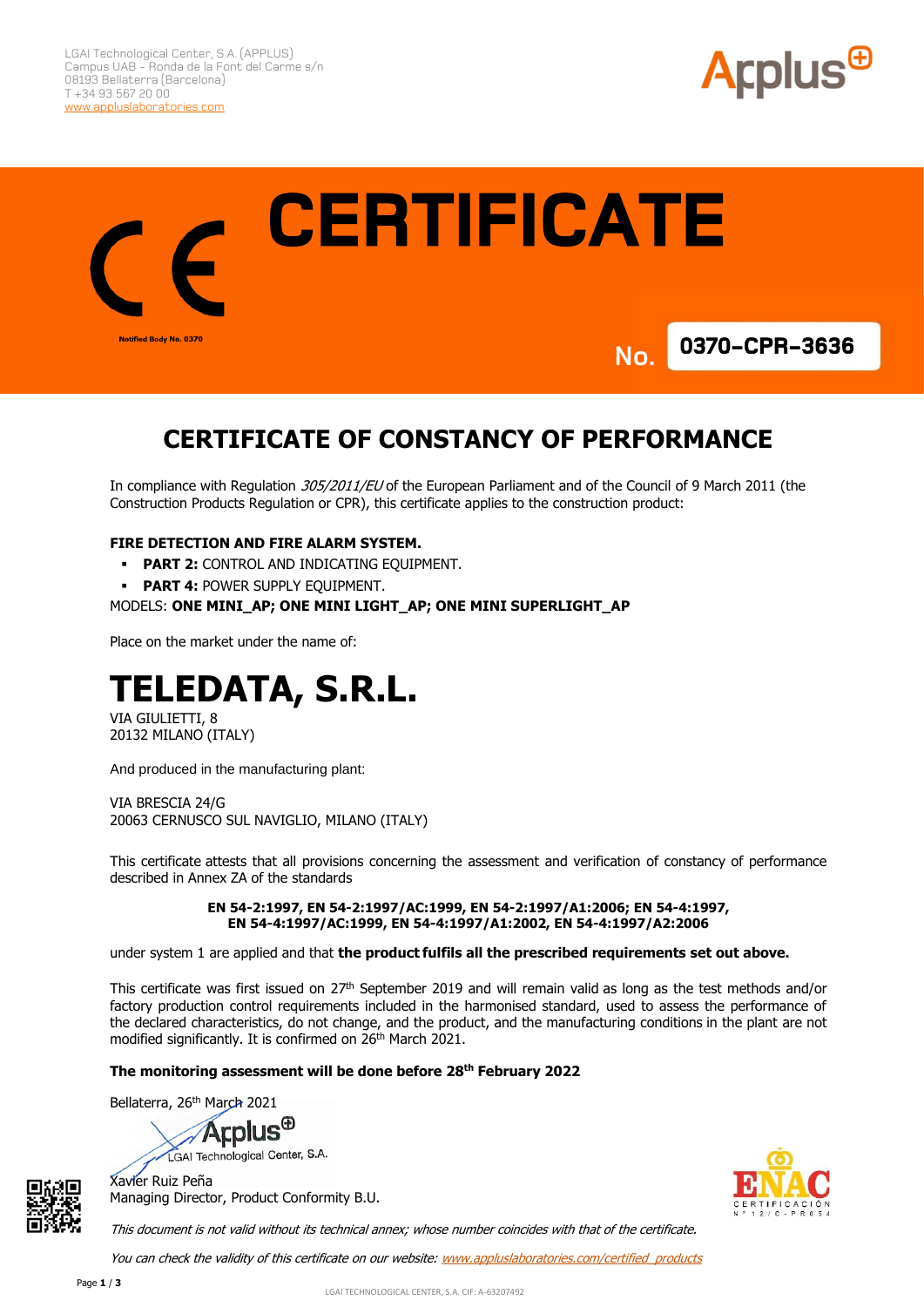

 Technical Annex Ed. 1 27/09/2019

## **0370-CPR-3636**

| <b>ESSENTIAL CHARACTERISTICS</b>                                                           | <b>CLAUSES IN THIS EUROPEAN</b><br><b>STANDARD</b> | <b>MANDATED</b><br>LEVEL(S) OR<br>CLASS(ES) |
|--------------------------------------------------------------------------------------------|----------------------------------------------------|---------------------------------------------|
| General requirements                                                                       | 4.                                                 | <b>PASS</b>                                 |
| General requirements for indications                                                       | 5.                                                 | <b>PASS</b>                                 |
| The quiescent condition                                                                    | 6.                                                 | <b>PASS</b>                                 |
| The fire alarm condition                                                                   | 7.                                                 | <b>PASS</b>                                 |
| Reception and processing of fire signals (see also<br>annex C                              | 7.1                                                | <b>PASS</b>                                 |
| Output of the fire alarm condition                                                         | 7.7                                                | <b>PASS</b>                                 |
| Fault warning condition (see also annex F)                                                 | 8.                                                 | <b>PASS</b>                                 |
| Fault signals from points (option with<br>requirements)                                    | 8.3                                                | <b>PASS</b>                                 |
| Total loss of the power supply (option with<br>requirements)                               | 8.4                                                | <b>PASS</b>                                 |
| Disabled condition                                                                         | 9.                                                 | <b>PASS</b>                                 |
| Disablement of addressable points (option with<br>requirements)                            | 9.5                                                | <b>PASS</b>                                 |
| Test condition (option with requirements)                                                  | 10.                                                | <b>PASS</b>                                 |
| Standardized input/output interface (option with<br>requirements -see also annex G)        | 11.                                                | <b>NA</b>                                   |
| Design requirements                                                                        | 12.                                                | <b>PASS</b>                                 |
| Additional design requirements for software<br>controlled control and indicating equipment | 13.                                                | PASS                                        |
| Marking                                                                                    | 14.                                                | <b>PASS</b>                                 |
| Cold (operational)                                                                         | 15.4                                               | <b>PASS</b>                                 |
| Damp heat, steady state (operational)                                                      | 15.5                                               | <b>PASS</b>                                 |
| Impact (operational)                                                                       | 15.6                                               | <b>PASS</b>                                 |
| Vibration, sinusoidal (operational)                                                        | 15.7                                               | <b>PASS</b>                                 |
| Electromagnetic Compatibility (EMC)                                                        | 15.8                                               | <b>PASS</b>                                 |
| Supply voltage variation (operational)                                                     | 15.13                                              | <b>PASS</b>                                 |
| Damp heat, steady state (endurance)                                                        | 15.14                                              | <b>PASS</b>                                 |
| Vibration, sinusoidal (endurance)                                                          | 15.15                                              | <b>PASS</b>                                 |

### Annexes according to **EN 54-2:1997, EN 54-2:1997/AC:1999, EN 54-2:1996/A1:2006**

PASS; NPD = No Performance Determined, NA = Not Apply